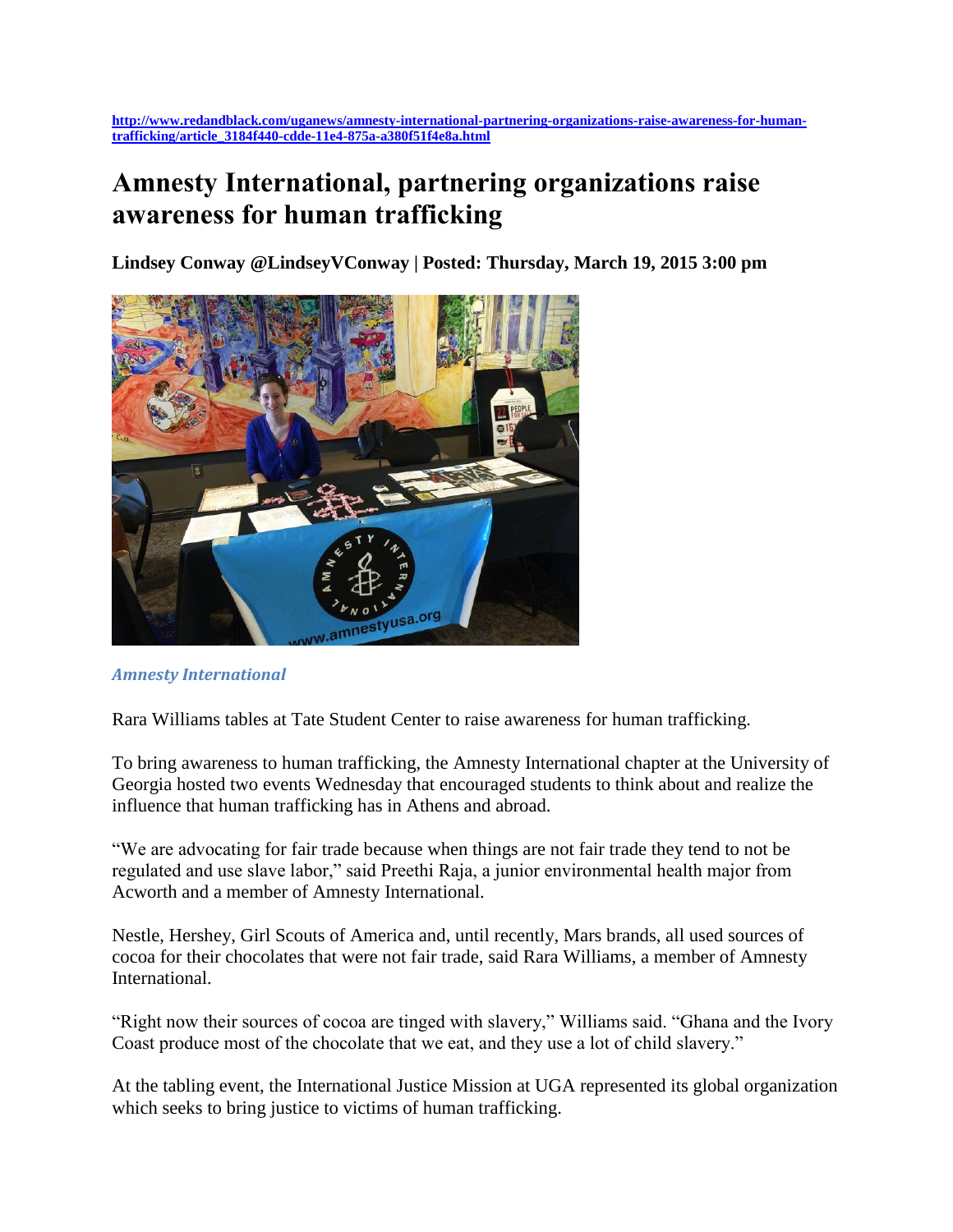"The organization hires lawyers, investigators and active care specialists and the investigators go into factories and rescue the women and children who have been enslaved," said Rachel Denton, a sophomore Human Development and Family Science major from Waycross. "Then going through the judiciary systems of the country, they seek to bring the perpetrators to justice and provide the victims with active care and rehabilitation."

RefUGA, a newer organization at UGA, participated at the tabling by providing a perspective on the need to help refugees of human trafficking.

"There are a lot of refugees in the Athens community and even more in the Atlanta community," said Mugdha Joshi, junior biology and anthropology major from Alpharetta. "A lot of refugees have gone through a lot of trafficking problems whether they are labor or sex trafficking problems."

In the evening, Amnesty International held a panel event at Caldwell Hall featuring three speakers who offered their perspectives on human trafficking.

Brian Johnston, special agent for the child exploitation and computer crimes unit of the Georgia Bureau of investigation, spoke about the investigation of child sex trafficking and the rescue of children from these situations.

In Georgia, the unit considers any person seventeen years of age or younger who has been involved in commercial sex a victim, he said.

"Traditionally, when law enforcement came into contact with a person who was sixteen or seventeen years old that was involved in commercial sex a lot of times they would charge them for prostitution," he said. "We thought that wasn't human and we wanted to change that mindset of law enforcement. That is one of our core missions in our child sex trafficking initiative."

Now law enforcement officials are more focused on the rescue of victims and the prosecution of perpetrators, or traffickers, Johnston said.

After the victim is rescued, he said, law enforcement turns these refugees over to non-profits like Georgia Cares that work to provide care and treatment for the victims of child sex trafficking.

The second panelist, Abby Boldin, was the program director of Georgia Care.

"We offer a 24 hour hotline that anyone at any time of the day can call with a question, a referral or an emergency need for a youth and it will be answered by someone who is trained and knows how to respond," Boldin said.

The main purpose of this is for when law enforcement is involved and calls late into the night or early morning needing a place for a victim to go for safety and for the start of rehabilitation, she said.